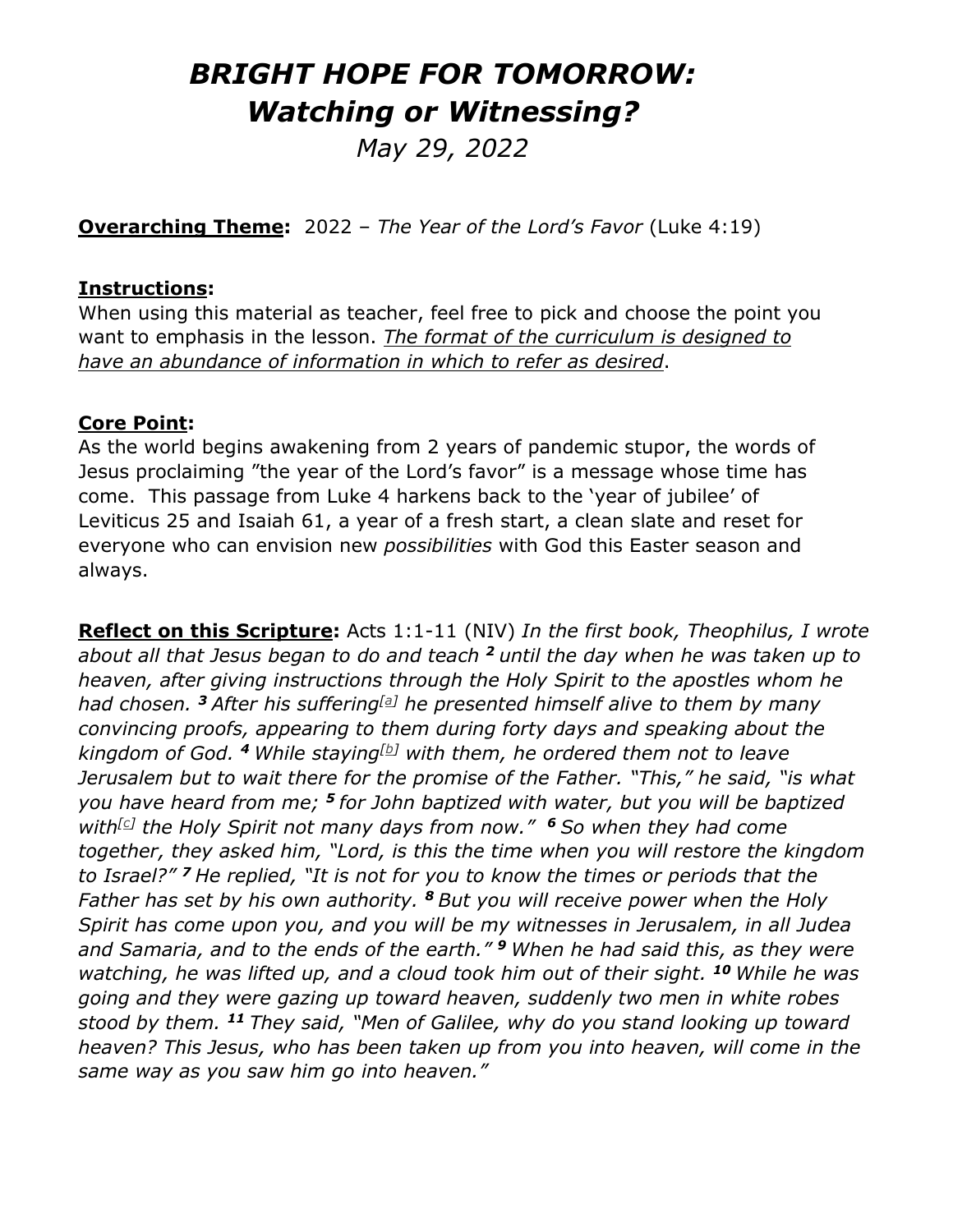### **This Week:** Acts 1:1-11

In this passage, Jesus warns the assembled apostles not to leave Jerusalem, the center of all divine activity for Luke, but await the baptism of the Holy Spirit, which will follow, as promised, John's earlier baptism by water. To their question about the possibility that at last the "kingdom of Israel" is about to be restored, Jesus retorts tartly, "The times and the seasons that the father has reserved to his own authority are not yours to know" (Acts 1:7). Even after the resurrection it is apparent that the earliest followers of the faith are in danger of asking the wrong questions! God has God's own time for restorations, says Jesus. We have other work to do, as will now be made clear.

Jesus then gives them, and us, our marching orders. "You will receive a power from the Holy Spirit, and you will be my witnesses in Jerusalem and in all Judea and Samaria and to the end of the earth" (Acts 1:8). And Luke follows that general geographical outline as he tells his series of dramatic tales, beginning with the Spirit's fall in Jerusalem (Acts 2) and ending with Paul's open preaching in Rome (Acts 28), the "end of the earth" of the Roman world in which Luke lives.

But do they, or we, head off to fulfill the command? Hardly! We are too enamored of the ascending Jesus, our necks strained as we peer upward, hoping for a further sign, for a magic act, for a cloud spelling out "I love you." Suddenly, two men "stood near them." Just as in the gospel where two men attempt to explain to the women who are looking for Jesus' dead body that they are looking in the wrong place, since living beings are not to be found in graveyards, so now two men tell the stiff-necked (in more ways than one!) apostles that their eyes are not looking in the right place. "Why do you stand looking into heaven?" Did you not pay attention to him just a few moments ago? He said, 'Go,' and you are rooted on this spot, looking longingly for some further word from him. He will come back in the same way that he went, but you need ask no further questions about when, they imply. The real question is who? Who are we called to be? We are called to be witnesses, not watchers.

-Commentary by Dr. John Holbert, online commentary, *The Text This Week*, Acts 1:1-11

#### **Questions to Ponder for Accountability in the Group:**

- 1. Why do you think the last question the disciples asked Jesus before is ascension was *"Lord, is this the time when you will restore the kingdom to Israel?"* How did Jesus respond to their question and why?
- 2. After Jesus ascended, two men in white robes chided the disciples for standing there 'watching.' Why do you think this word to them was necessary?